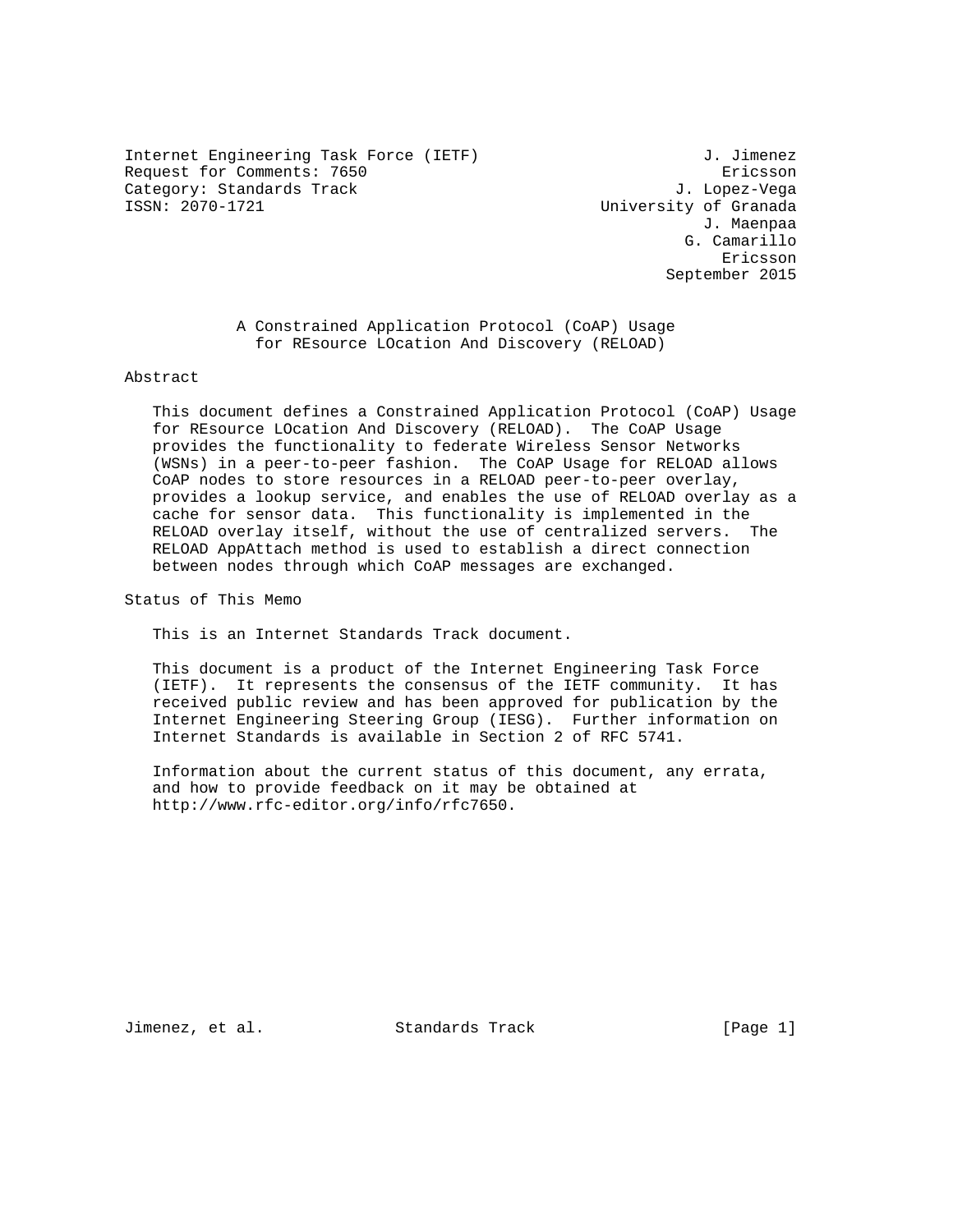# Copyright Notice

 Copyright (c) 2015 IETF Trust and the persons identified as the document authors. All rights reserved.

 This document is subject to BCP 78 and the IETF Trust's Legal Provisions Relating to IETF Documents (http://trustee.ietf.org/license-info) in effect on the date of publication of this document. Please review these documents carefully, as they describe your rights and restrictions with respect to this document. Code Components extracted from this document must include Simplified BSD License text as described in Section 4.e of the Trust Legal Provisions and are provided without warranty as described in the Simplified BSD License.

Table of Contents

|                |      | Introduction                                 |                                                                      |                                                                                         |  |  |  |  |  |  |  |  |  | 3            |
|----------------|------|----------------------------------------------|----------------------------------------------------------------------|-----------------------------------------------------------------------------------------|--|--|--|--|--|--|--|--|--|--------------|
| 2.             |      |                                              |                                                                      |                                                                                         |  |  |  |  |  |  |  |  |  | 5            |
| 3.             |      |                                              |                                                                      |                                                                                         |  |  |  |  |  |  |  |  |  | 5            |
| $4$ .          |      |                                              |                                                                      |                                                                                         |  |  |  |  |  |  |  |  |  | 7            |
| 5 <sub>1</sub> |      |                                              |                                                                      |                                                                                         |  |  |  |  |  |  |  |  |  | 8            |
| б.             |      | Forming a Direct Connection and Reading Data |                                                                      |                                                                                         |  |  |  |  |  |  |  |  |  | $\mathsf{Q}$ |
|                |      |                                              |                                                                      |                                                                                         |  |  |  |  |  |  |  |  |  | 11           |
|                |      |                                              |                                                                      |                                                                                         |  |  |  |  |  |  |  |  |  | 11           |
|                |      |                                              |                                                                      |                                                                                         |  |  |  |  |  |  |  |  |  | 13           |
|                |      | 8. CoAP Usage Kinds Definition               |                                                                      |                                                                                         |  |  |  |  |  |  |  |  |  | 14           |
|                |      | 8.1. COAP-REGISTRATION Kind                  |                                                                      |                                                                                         |  |  |  |  |  |  |  |  |  | 14           |
|                | 8.2. |                                              |                                                                      |                                                                                         |  |  |  |  |  |  |  |  |  | 15           |
| 9.             |      |                                              |                                                                      |                                                                                         |  |  |  |  |  |  |  |  |  | 15           |
|                |      |                                              |                                                                      |                                                                                         |  |  |  |  |  |  |  |  |  | 16           |
|                |      |                                              |                                                                      |                                                                                         |  |  |  |  |  |  |  |  |  | 17           |
|                | 11 1 | COAP-REGISTRATION Kind-ID                    |                                                                      |                                                                                         |  |  |  |  |  |  |  |  |  | 17           |
|                | 11 2 | COAP-CACHING Kind-ID                         |                                                                      |                                                                                         |  |  |  |  |  |  |  |  |  | 17           |
|                |      | 11.3. Access Control Policies                |                                                                      |                                                                                         |  |  |  |  |  |  |  |  |  | 17           |
|                |      | 12. References                               | and the companion of the companion of the companion of the companion |                                                                                         |  |  |  |  |  |  |  |  |  | 18           |
|                | 12.1 | Normative References                         |                                                                      |                                                                                         |  |  |  |  |  |  |  |  |  | 18           |
|                | 12.2 | Informative References                       |                                                                      |                                                                                         |  |  |  |  |  |  |  |  |  | 18           |
|                |      | Authors' Addresses                           |                                                                      | المناطر المناطر المناطر المناطر المناطر المناطر المناطر المناطر المناطر المناطر المناطر |  |  |  |  |  |  |  |  |  | 19           |
|                |      |                                              |                                                                      |                                                                                         |  |  |  |  |  |  |  |  |  |              |

Jimenez, et al. Standards Track [Page 2]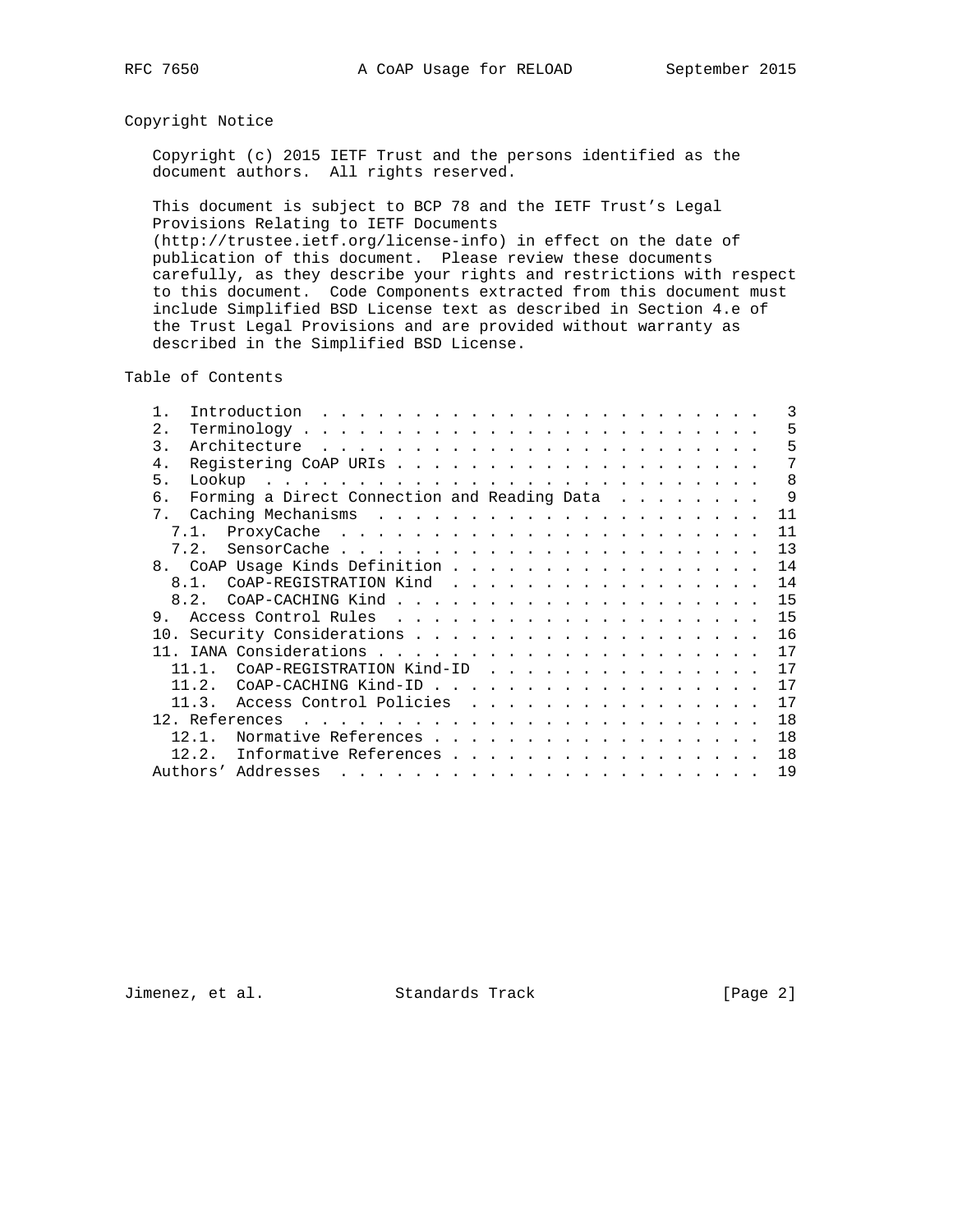# 1. Introduction

 The Constrained Application Protocol (CoAP) Usage for REsource LOcation And Discovery (RELOAD) allows CoAP nodes to store resources in a RELOAD peer-to-peer overlay, provides a lookup service, and enables the use of RELOAD overlay as a cache for sensor data. This functionality is implemented in the RELOAD overlay itself, without the use of centralized servers.

 This usage is intended for interconnected devices over a wide-area geographical coverage, such as in cases where multiple Wireless Sensor Networks (WSNs) need to be federated over some wider-area network. These WSNs would interconnect by means of nodes that are equipped with long range modules (e.g., 2G, 3G, 4G) as well as short range ones (e.g., XBee, ZigBee, Bluetooth LE).

 Constrained devices are likely to be heterogeneous when it comes to their radio layer; however, we expect them to use a common application-layer protocol -- CoAP, which is a specialized web transfer protocol [RFC7252]. It realizes the Representational State Transfer (REST) architecture for the most constrained nodes, such as sensors and actuators. CoAP can be used not only between nodes on the same constrained network but also between constrained nodes and nodes on the Internet. The latter is possible since CoAP can be translated to Hypertext Transfer Protocol (HTTP) for integration with the web. Application areas of CoAP include different forms of machine-to-machine (M2M) communication, such as home automation, construction, health care or transportation. Areas with heavy use of sensor and actuator devices that monitor and interact with the surrounding environment.

 As specified in [RFC6940], RELOAD is fundamentally an overlay network. It provides a layered architecture with pluggable application layers that can use the underlaying forwarding, storage, and lookup functionalities. Figure 1 illustrates where the CoAP Usage is placed within the RELOAD architecture.

Jimenez, et al. Standards Track (Page 3)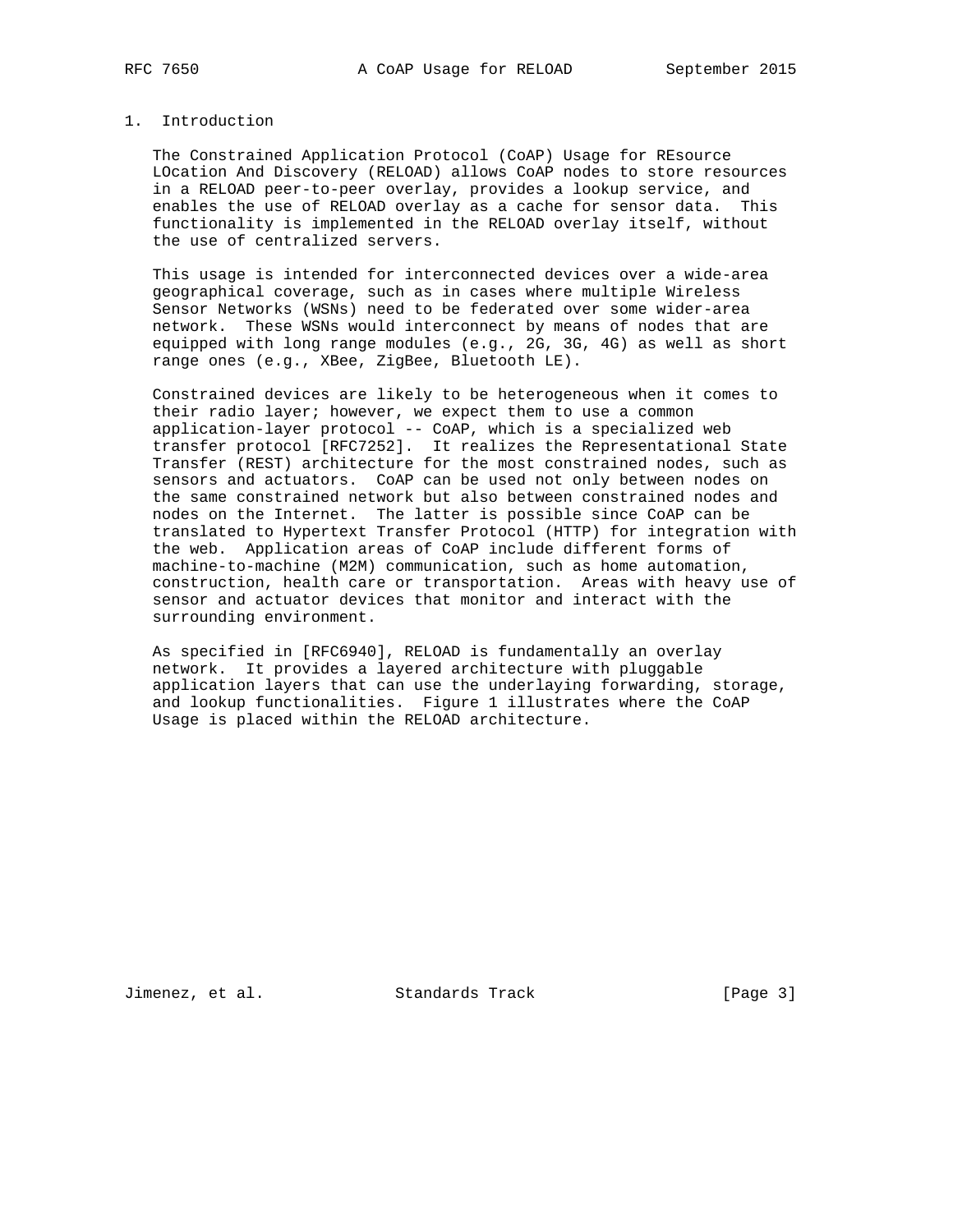Application +-------+ | CoAP | ... | Usage | +-------+ ----------------------------------- Messaging Service +------------------+ +---------+ | Message |<--->| Storage | | Transport | +---------+ +------------------+ ^ ^ ^ | | v v | +-------------------+ | | Topology | | | Plug-in | | +-------------------+ | ^ v v +------------------+ | Forwarding & | | Link Management | +------------------+ ------------------------------------ Overlay Link Service +-------+ +-------+ |TLS | |DTLS | ... |Overlay| |Overlay| |Link | |Link | +-------+ +-------+

# Figure 1: Architecture

The CoAP Usage involves three basic functions:

 Registration: CoAP nodes that can use the RELOAD data storage functionality, can store a mapping from their CoAP URI to their Node- ID in the overlay. They can also retrieve the Node-IDs of other nodes. Nodes that are not RELOAD aware can use other mechanisms, for example [CORERESDIR] in their local network.

 Lookup: Once a CoAP node has identified the Node-ID for an URI it wishes to retrieve, it can use the RELOAD message routing system to set up a connection that can be used to exchange CoAP messages. Similarly as with the registration, nodes that are not RELOAD aware can use CoAP messages with a RELOAD Node (RN) that will in turn perform the lookup in the overlay.

Jimenez, et al. Standards Track [Page 4]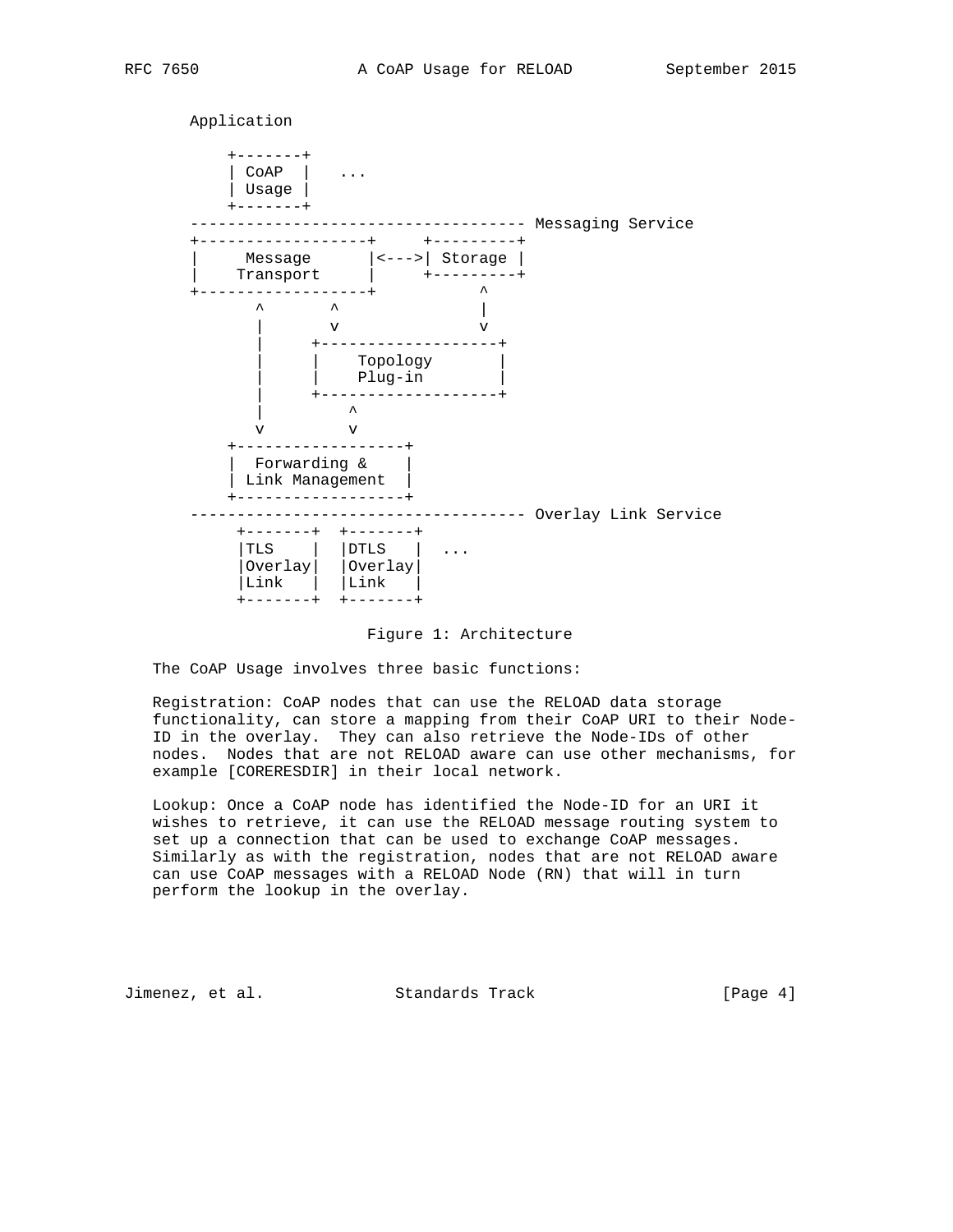Caching: Nodes can use the RELOAD overlay as a caching mechanism for information about what CoAP resources are available on the node. This is especially useful for power-constrained nodes that can make their data available in the cache provided by the overlay while in sleep mode.

 For instance, a CoAP proxy (See Section 3) could register its Node-ID (e.g. "9996172") and a list of sensors (e.g. "/sensors/temp-1; /sensors/temp-2; /sensors/light, /sensors/humidity") under its URI (e.g. "coap://overlay-1.com/proxy-1/").

 When a node wants to discover the values associated with that URI, it queries the overlay for "coap://overlay-1.com/proxy-1/" and gets back the Node-ID of the proxy and the list of its associated sensors. The requesting node can then use the RELOAD overlay to establish a direct connection with the proxy and to read sensor values.

 Moreover, the CoAP proxy can store the sensor information in the overlay. In this way, information can be retrieved directly from the overlay without performing a direct connection to the storing proxy.

## 2. Terminology

 The key words "MUST", "MUST NOT", "REQUIRED", "SHALL", "SHALL NOT", "SHOULD", "SHOULD NOT", "RECOMMENDED", "MAY", and "OPTIONAL" in this document are to be interpreted as described in RFC 2119 [RFC2119].

 We use the terminology and definitions from the RELOAD Base Protocol [RFC6940] extensively in this document. Some of those concepts are further described in the "Concepts and Terminology for Peer to Peer SIP" [P2PSIP] document.

# 3. Architecture

 In our architecture we extend the different nodes present in RELOAD (Peer, Client) and add support for sensor devices or other constrained devices. Figure 2 illustrates the overlay topology. The different nodes, according to their functionality, are:

#### Client

 As specified in [RFC6940], clients are nodes that do not have routing or storage responsibilities in the Overlay.

#### Peer

 As specified in [RFC6940], peers are nodes in the overlay that can route messages for nodes other than those to which it is directly connected.

Jimenez, et al. Standards Track [Page 5]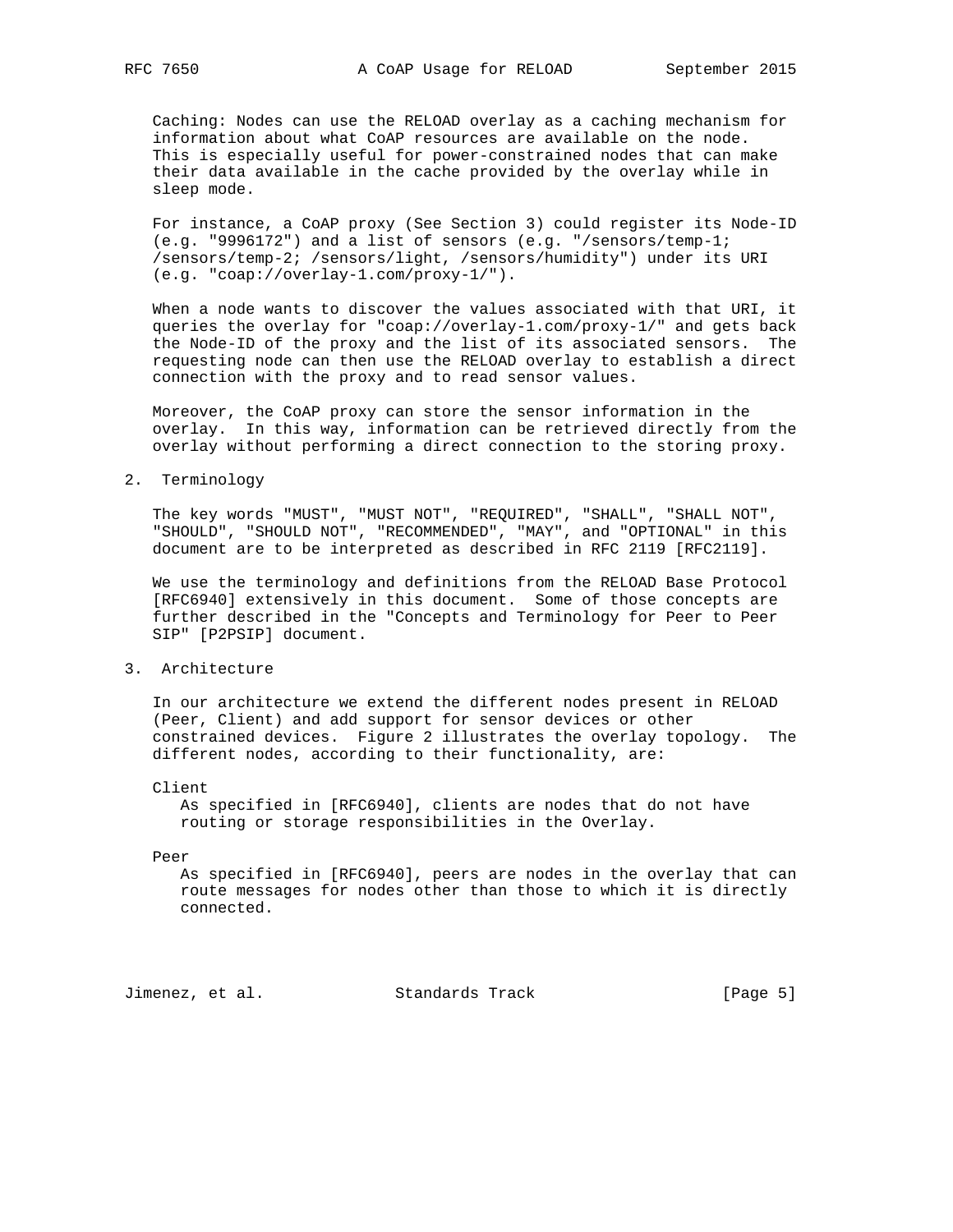## Sensor

 Devices capable of measuring a physical quantity. Sensors usually acquire quantifiable information about their surrounding environment such as: temperature, humidity, electric current, moisture, radiation, and so on.

Actuator

 Devices capable of interacting and affecting their environment such as: electrical motors, pneumatic actuators, electric switches, and so on.

## Proxy Node

 Devices having sufficient resources to run RELOAD either as client or peer. These devices are located at the edge of the sensor network and, in case of Wireless Sensor Networks (WSN), act as coordinators of the network.

 Physical devices can have one or several of the previous functional roles. According to the functionalities that are present in each of the nodes, they can be:

## Constrained Node

 A Constrained Node (CN) is a node with limited computational capabilities. CN devices belong to classes of at least C1 and C2 devices as defined in [RFC7228], their main constraint being the implementation of the CoAP protocol. If the CN is wireless, then it will be part of a Low-Rate Wireless Personal Area Network (LR-WPAN), also termed Low-Power and Lossy Network (LLN). Lastly, devices will usually be in sleep mode in order to prevent battery drain, and will not communicate during those periods. A CN is NOT part of the RELOAD overlay, therefore it cannot act as a client, peer, nor proxy. A CN is always either a Sensor or an Actuator. In the latter case, the node is often connected to a continuous energy power supply.

## RELOAD Node

 A RELOAD Node (RN) MUST implement the client functionality in the Overlay. Additionally, the node will often be a full RELOAD peer. An RN may also be sensor or actuator since it can have those devices connected to it.

#### Proxy Node

 A Proxy Node (PN) MUST implement the RN functionality and act as a sink for the LR-WPAN network. The PN connects the short range Wireless Network to the Wide Area Network or the Internet. A Proxy Node fulfills the "Proxy Node" role as described previously in the Architecture.

Jimenez, et al. Standards Track (Page 6)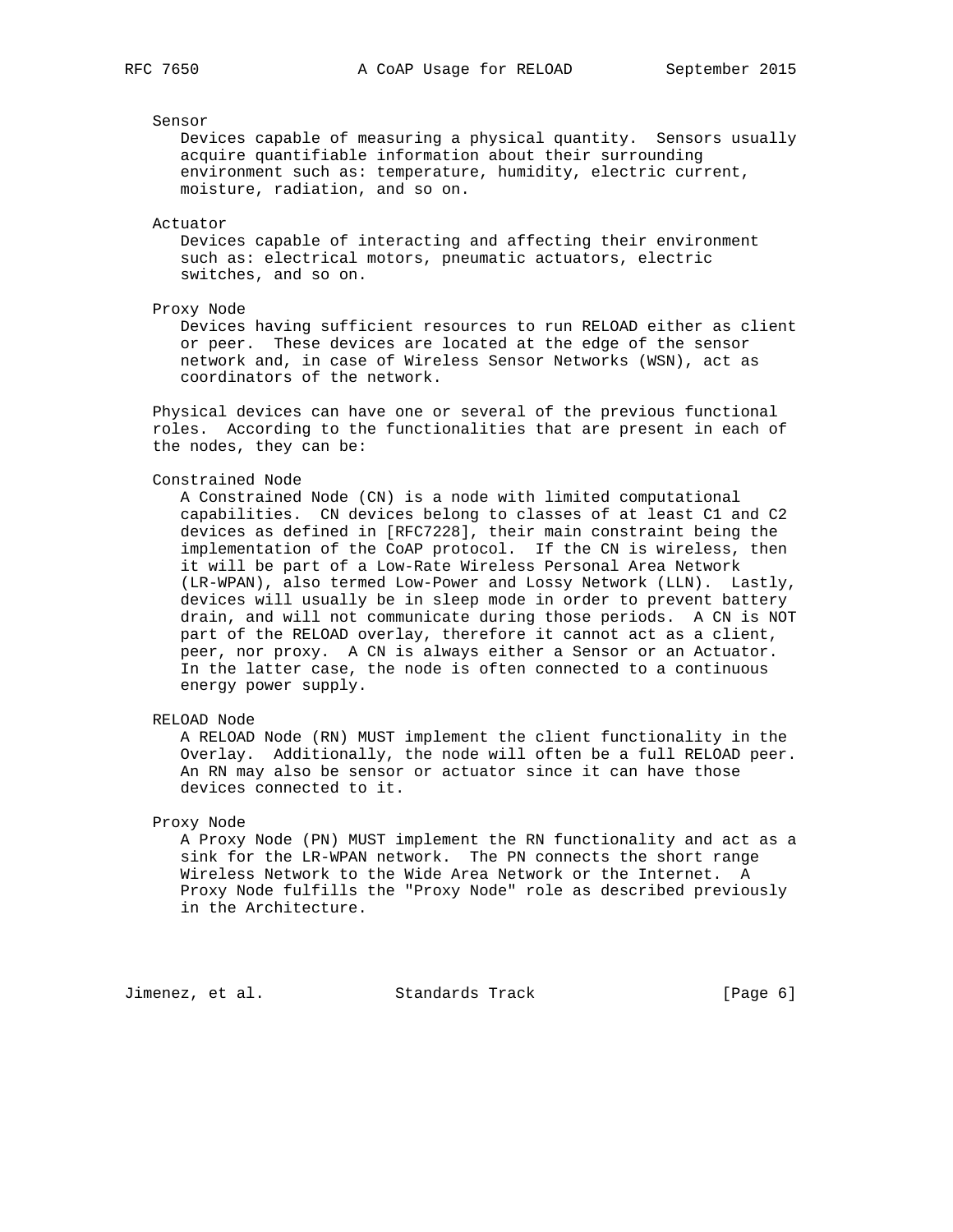

Figure 2: Overlay Topology

4. Registering CoAP URIs

 CoAP URIs are typically resolved using a DNS. When CoAP is needed in a RELOAD environment, URI resolution is provided by the overlay as a whole. Instead of registering a URI, a peer stores a CoAPRegistration structure under a hash of its own URI. This uses the CoAP REGISTRATION Kind-ID, which is formally defined in Section 8.1 and uses a DICTIONARY data model.

 In this example, a CoAP proxy that is located in an overlay overlay-1.com using a Node-ID "9996172" wants to register four different sensors to the URI "coap://overlay-1.com/proxy-1/.well known/". We will be using the link format specified in [RFC6690] to store the following mapping in the overlay:

Jimenez, et al. Standards Track [Page 7]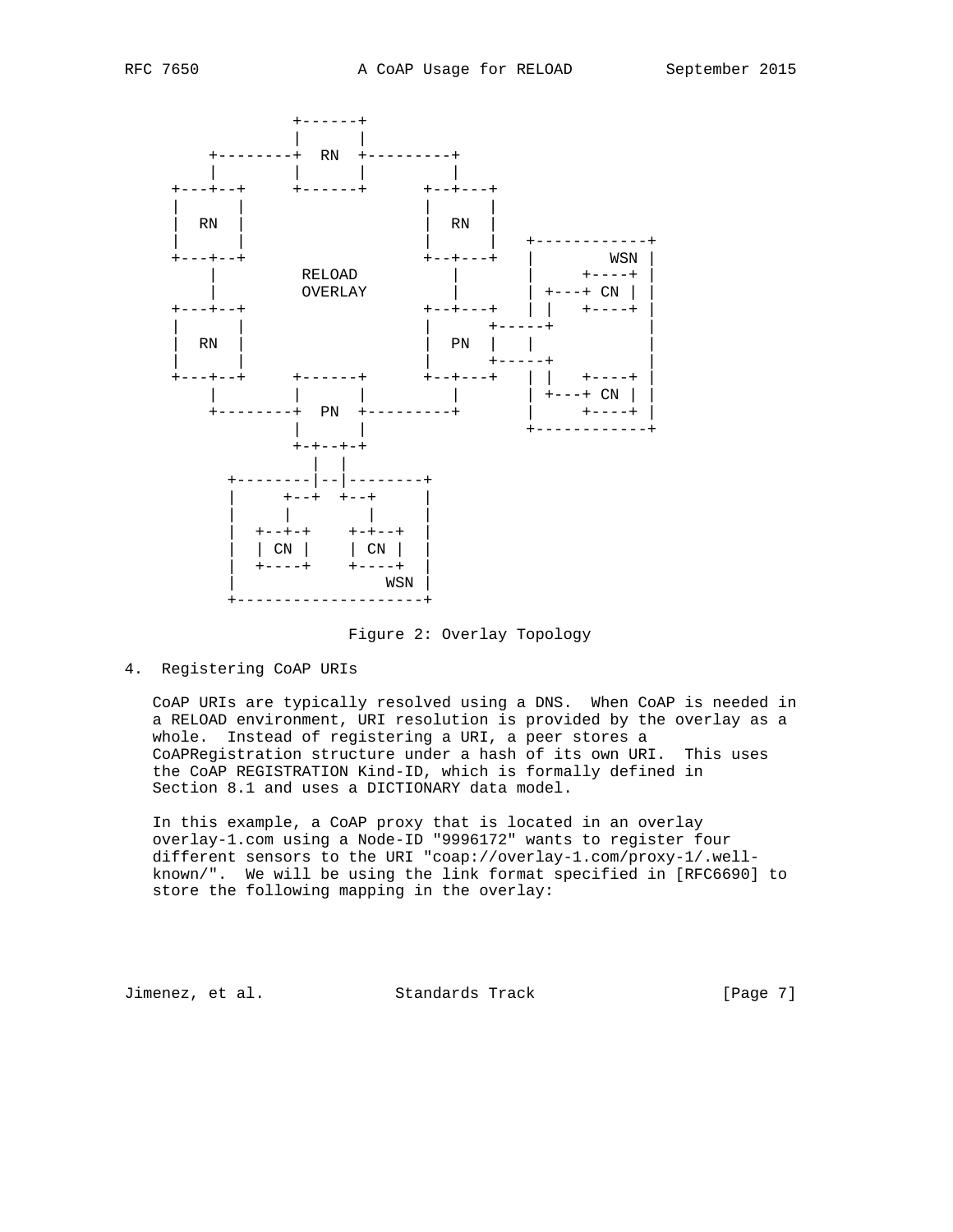Resource-ID = h(coap://overlay-1.com/proxy-1/.well-known/) KEY = 9996172,

```
 VALUE = [
     </sensors/temp-1>;rt="temperature-c";if="sensor",
     </sensors/temp-2>;rt="temperature-c";if="sensor",
     </sensors/light>;rt="light-lux";if="sensor",
     </sensors/humidity>;rt="humidity-p";if="sensor"
 ]
```
 Note that the Resource-ID stored in the overlay is calculated as hash over the URI, that is -- h(URI), which in RELOAD is usually SHA-1.

 This would inform any other node performing a lookup for the previous URI "coap://overlay-1.com/proxy-1/.well-known" that the Node-ID value for proxy-1 is "9996172". In addition, this mapping provides relevant information as to the number of sensors (CNs) and the URI path to connect to them using CoAP.

#### 5. Lookup

 The RELOAD overlay supports a rendezvous system that can be used for the lookup of other CoAP nodes. This is done by fetching mapping information between CoAP URIs and Node-IDs.

 As an example, if a node RN located in the overlay overlay-1.com wishes to read which resources are served at an RN with URI coap://overlay-1.com/proxy-1/, it performs a fetch in the overlay. The Resource-ID used in this fetch is a SHA-1 hash over the URI "coap://overlay-1.com/proxy-1/.well-known/".

 After this fetch request, the overlay will return the following result:

```
 Resource-ID = h(coap://overlay-1.com/proxy-1/.well-known/)
 KEY = 9996172,
```

```
 VALUE = [
  </sensors/temp-1>;rt="temperature-c";if="sensor",
  </sensors/temp-2>;rt="temperature-c";if="sensor",
  </sensors/light>;rt="light-lux";if="sensor",
  </sensors/humidity>;rt="humidity-p";if="sensor"
  ]
```
 The obtained KEY is the Node-ID of the RN responsible of this KEY/ VALUE pair. The VALUE is the set of URIs necessary to read data from the CNs associated with the RN.

Jimenez, et al. Standards Track [Page 8]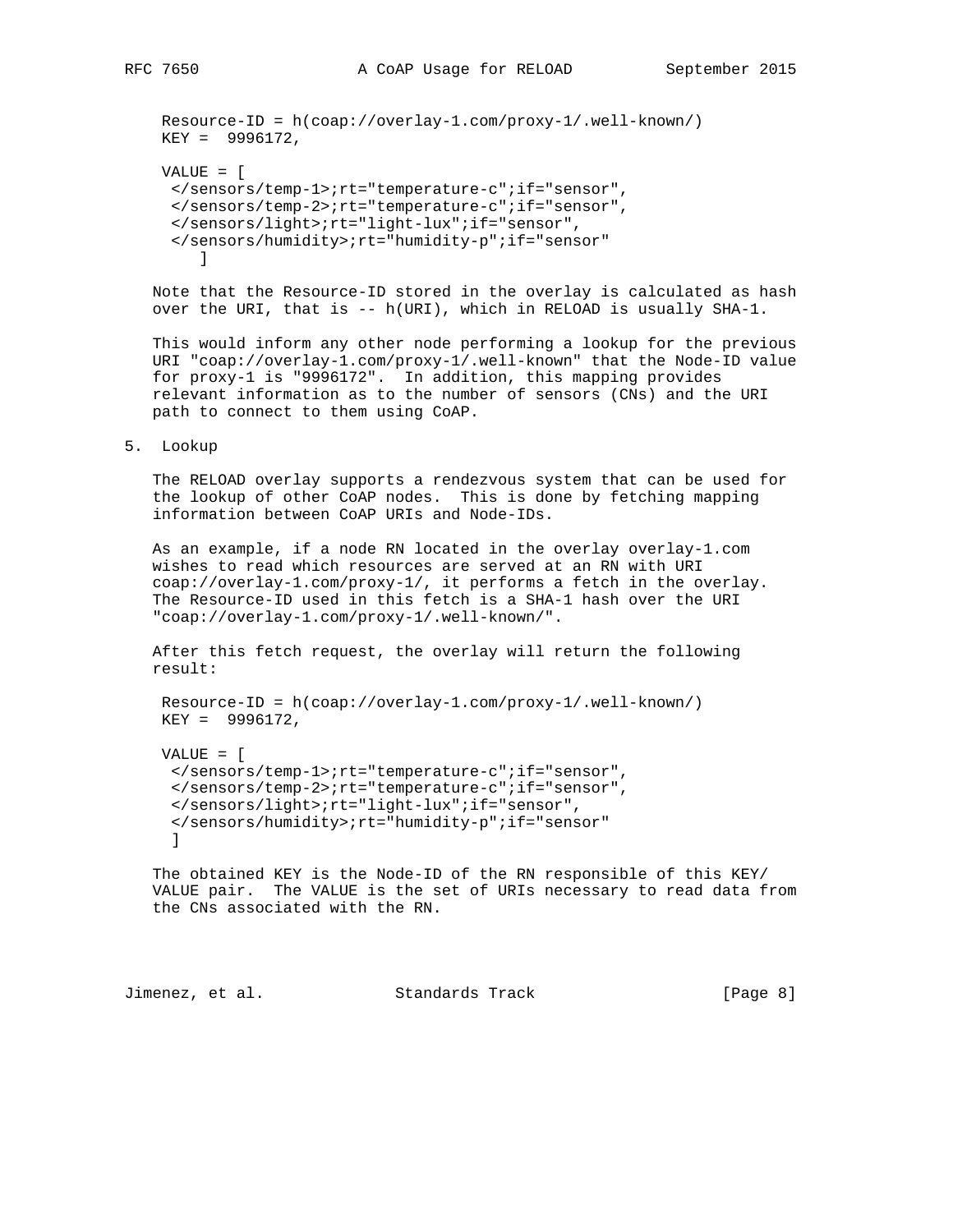Using the RELOAD DICTIONARY model allows for multiple nodes to perform a store to the same Resource-ID. This can be used, for example, to perform a store of resources of the same type or with similar characteristics. After performing a lookup, this feature allows the fetching of those multiple RNs that host CNs of the same class.

 As an example, provided that the previous peer (9996172) and another peer (9996173) have stored the links to their respective temperature resources in this same Resource-ID (temperature), an RN (e.g., node-A) can do a fetch to the URI "coap://overlay-1.com/ temperature/.well-known/", obtaining the following results:

```
 Resource-ID = h(coap://overlay-1.com/temperature/.well-known/)
 KEY = 9996172,
 VALUE = [
  </sensors/temp-1>;rt="temperature-c";if="sensor",
  </sensors/temp-2>;rt="temperature-c";if="sensor",
 \BoxKEY = 9996173, VALUE = [
  </sensors/temp-a>;rt="temperature-c";if="sensor",
        </sensors/temp-b>;rt="temperature-c";if="sensor"
   ]
```
## 6. Forming a Direct Connection and Reading Data

 Once an RN (e.g., node-A) has obtained the lookup information for a node in the overlay (e.g., proxy-1), it can directly connect to that node. This is performed by sending an AppAttach request to the Node-ID obtained during the lookup process.

 After the AppAttach negotiation, node-A can access the values of the CNs at proxy-1 using the information obtained during the lookup. Following the example in Section 5, and according to [RFC6690], the requests for accessing the CNs at proxy-1 would be:

 REQ: GET /sensors/temp-1 REQ: GET /sensors/temp-2

Jimenez, et al. Standards Track [Page 9]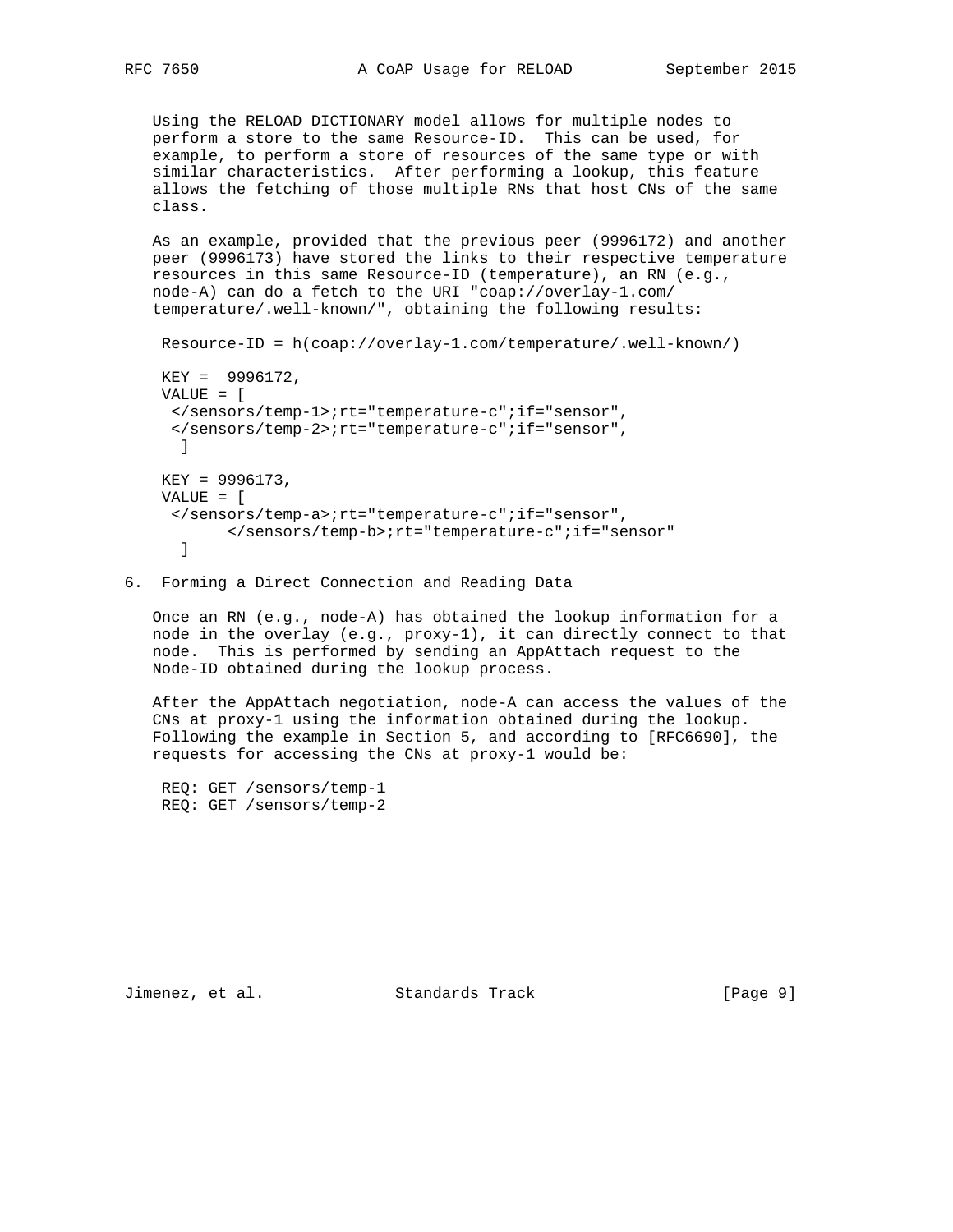Figure 3 shows a sample of a node reading temperature data.

| $---+$<br>PNA  <br>$+ - - - - - - - - +$<br>$----+$                                                                                         | .<br>----<br>$ $ PNB<br>  OVERLAY                                       | <b>CNB</b><br>$+ - - - - +$                                                                                         |
|---------------------------------------------------------------------------------------------------------------------------------------------|-------------------------------------------------------------------------|---------------------------------------------------------------------------------------------------------------------|
| 1.RELOAD<br>FetchReq<br>+-----------><br>2.RELOAD<br>FetchAns<br>$\leftarrow$ - - - - - - - - - +<br>3.RELOAD<br>AppAttach<br>+-----------> | 4.RELOAD                                                                |                                                                                                                     |
| 6.RELOAD<br>AppAttachAns<br>$\leftarrow$ - - - - - - - - - - +                                                                              | AppAttach<br>+----------><br>5.RELOAD<br>AppAttachAns<br>  <----------+ |                                                                                                                     |
| 7.ICE                                                                                                                                       | connectivity checks /                                                   |                                                                                                                     |
| 8. COAP CON<br>GET /sensors/temp-1                                                                                                          | -------------------->                                                   |                                                                                                                     |
| 11.CoAP<br><b>ACK 200</b>                                                                                                                   |                                                                         | 9. COAP GET<br>/sensors/temp-1<br>+-------------><br>$10. \texttt{CoAP}$<br>ACK 200<br>$\leftarrow$ - - - - - - - - |



Jimenez, et al. Standards Track [Page 10]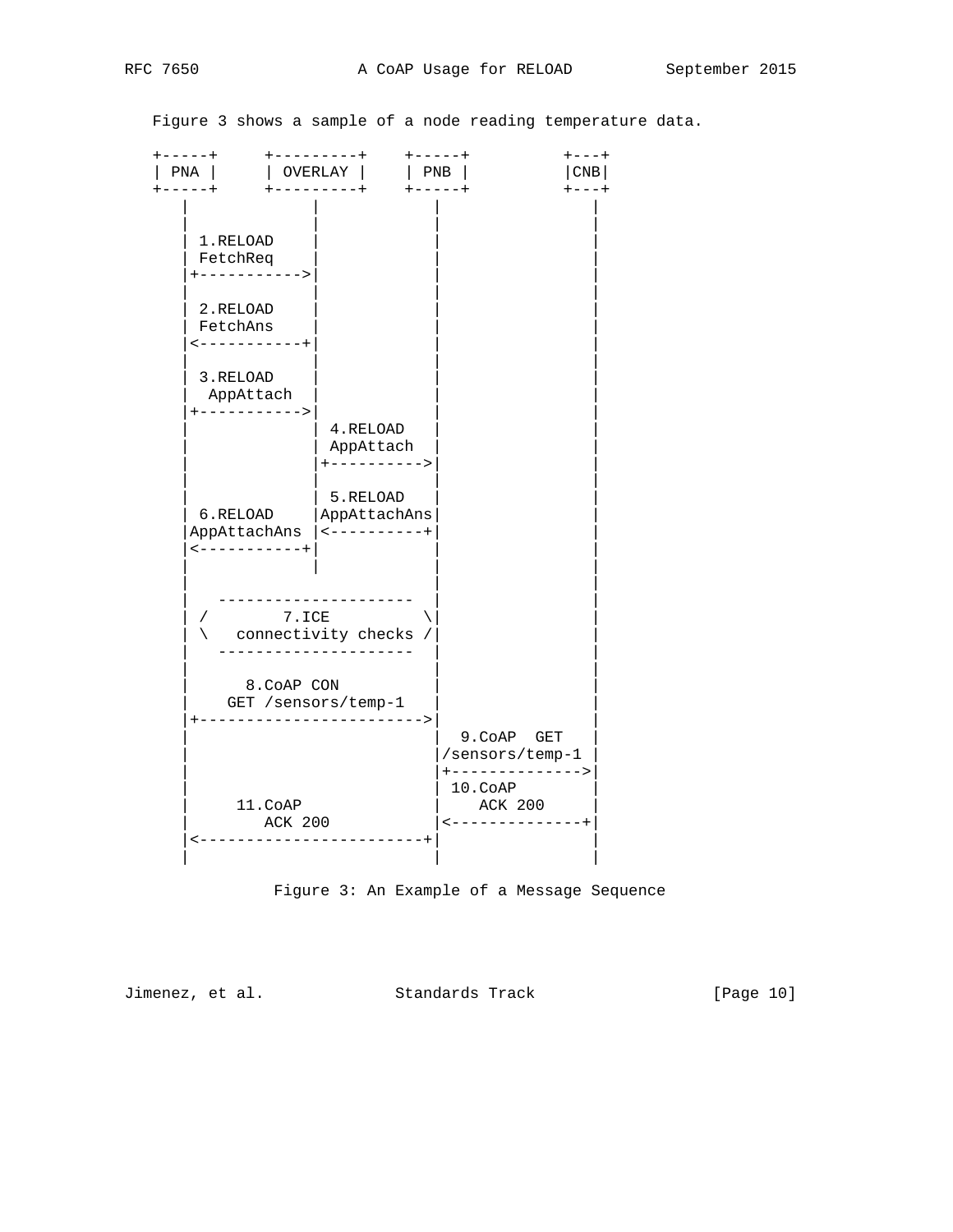## 7. Caching Mechanisms

 The CoAP protocol itself supports the caching of sensor information in order to reduce the response time and network bandwidth consumption of future, equivalent requests. CoAP caching is specified in Section 5 of [RFC7252]. It consists of reusing stored responses when new requests arrive. This type of storage is done in CoAP proxies.

 This CoAP usage for RELOAD proposes an additional caching mechanism for storing sensor information directly in the overlay. In order to do so, it is necessary to define how the data should be stored. Such caching mechanism is primarily intended for CNs with sensor capabilities, not for RN sensors. This is due to the battery constraints of CNs, forcing them to stay in sleep mode for long periods of time.

Whenever a CN wakes up, it sends the most recent data from its sensors to its proxy (PN), which stores the data in the overlay using a RELOAD StoredData structure defined in Section 6 of [RFC6940]. We use the StoredDataValue structure defined in Section 6.2 of [RFC6940], in particular we use the SingleValue format type to store the cached values in the overlay. From that structure length, storage\_time, lifetime and Signature are used in the same way. The only difference is DataValue, which in our case can be either a ProxyCache or a SensorCache:

enum { reserved  $(0)$ ,  $prox_{\text{cache}}(1)$ , sensor\_cache $(2)$ ,  $(255)$  } CoAPCachingType; struct { CoAPCachingType coap\_caching\_type;

 select(coap\_caching\_type) { case proxy\_cache: ProxyCache proxy\_cache\_entry; case sensor\_cache: SensorCache sensor\_cache\_entry; /\* extensions \*/

 } } CoAPCaching;

## 7.1. ProxyCache

 ProxyCache is meant to store values and sensor information (e.g., inactivity time) for all the sensors associated with a certain proxy, as well as their CoAP URIs. SensorCache, on the other hand, is used for storing the information and cached value of only one sensor (CoAP URI is not necessary, as it is the same as the one used for generating the Resource-ID associated to that SensorCache entry).

Jimenez, et al. Standards Track [Page 11]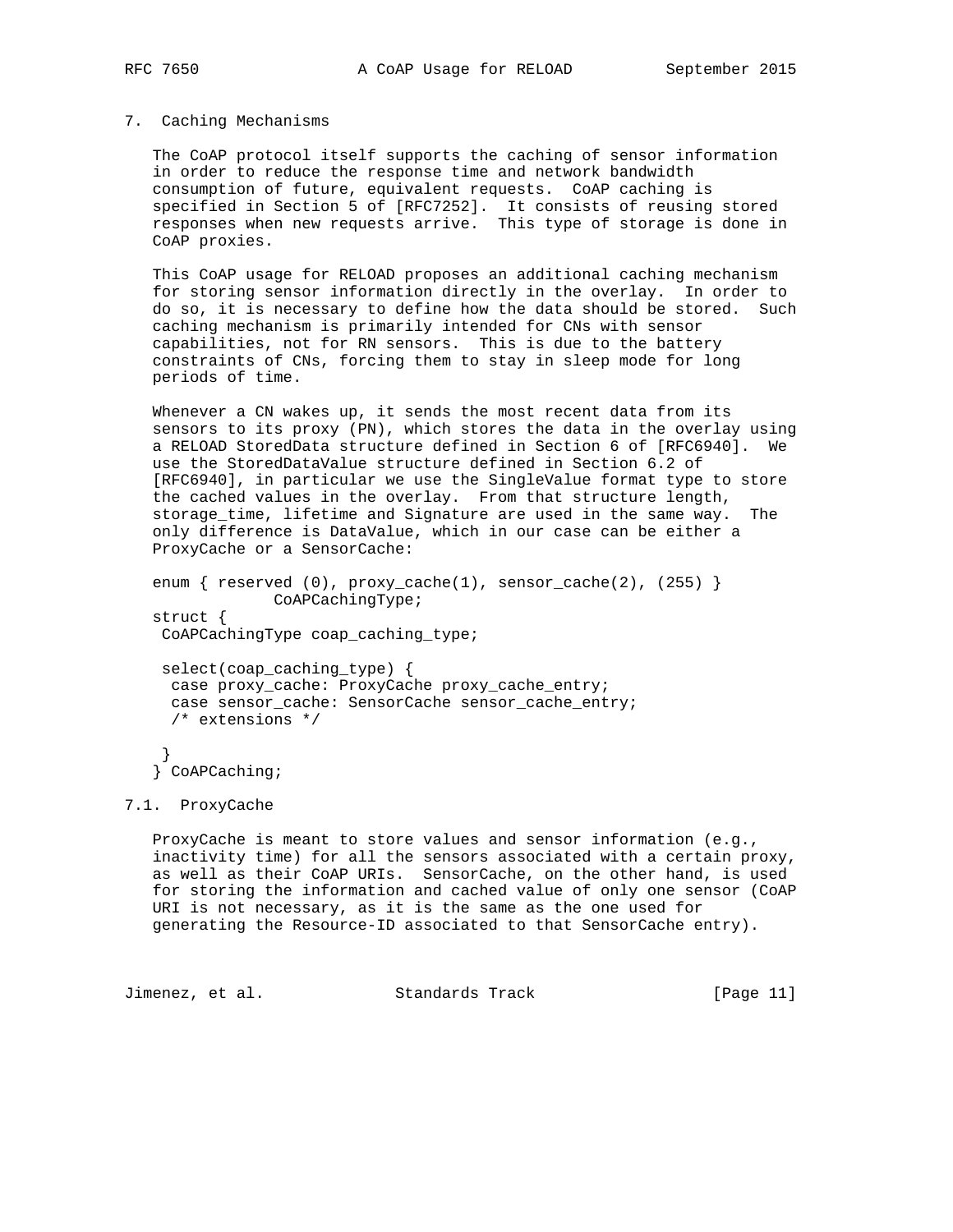```
 ProxyCache contains the Node-ID, length, and a series of SensorEntry
 types.
 struct {
 Node-ID Node_ID;
 uint32 length;
 SensorEntry sensors[count];
 } ProxyCache;
 Node-ID
    The Node-ID of the Proxy Node (PN) responsible for different
    sensor devices;
 length
    The length of the rest of the structure;
 Sensor-Entry
  List of sensors in the form of SensorEntry types;
 SensorEntry contains the coap_uri, sensor_info, and a series of
 SensorValue types.
 struct {
 opaque coap_uri;
 SensorInfo sensor_info;
 uint32 length;
 SensorValue sensor_value[count];
 } SensorEntry;
 coap_uri
   CoAP name of the sensor device in question;
 sensor_info
    contains relevant sensor information;
 length
    The length of the rest of the structure;
 sensor_value
    contains a list of values stored by the sensor;
```
Jimenez, et al. Standards Track [Page 12]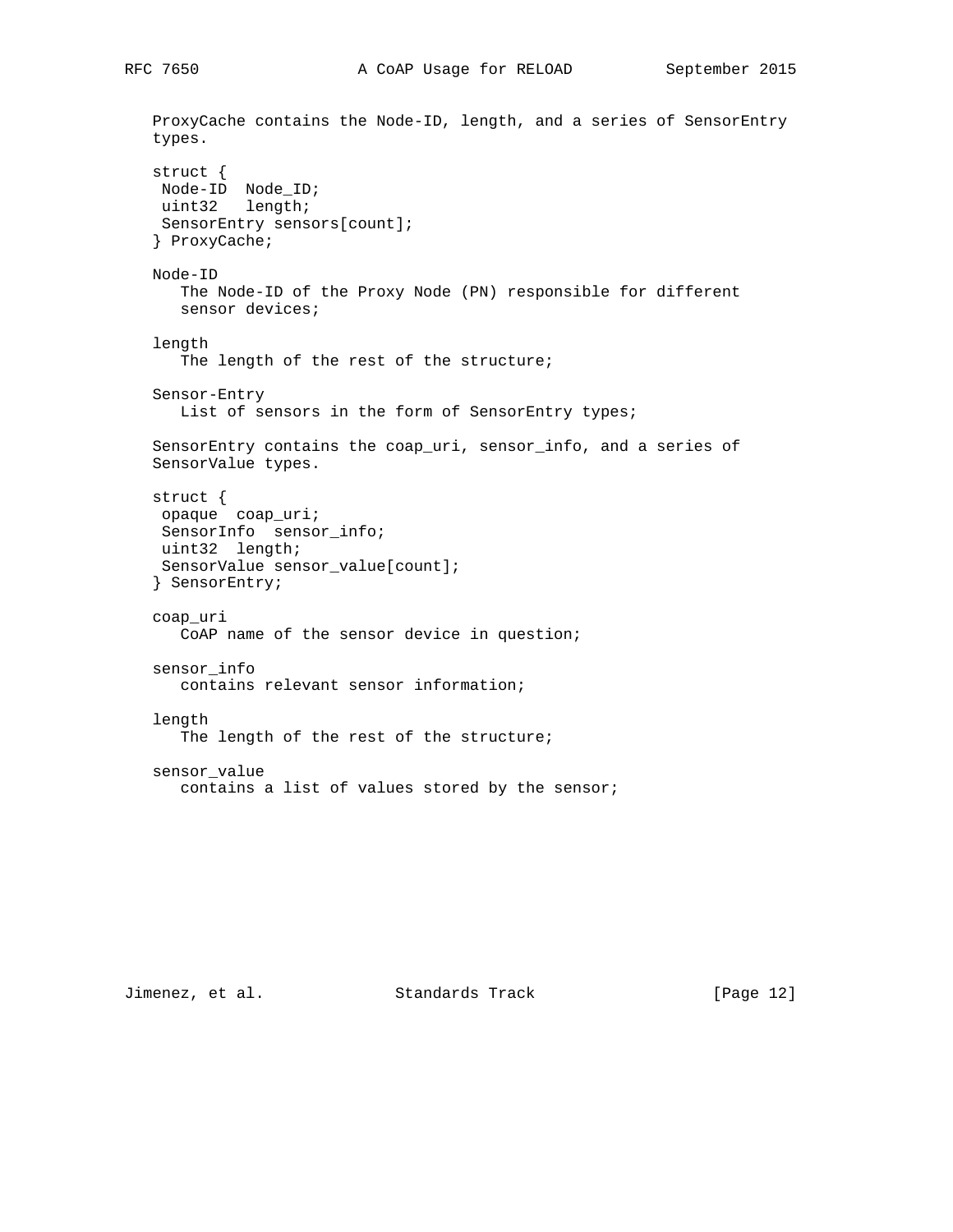7.2. SensorCache

SensorCache: contains the information related to one sensor.

```
 struct {
 Node-ID Node_ID;
 SensorInfo sensor_info;
 uint32 length;
 SensorValue sensor_value[count];
 } SensorCache;
 Node_ID
    identifies the Node-ID of the Proxy Node responsible for the
    sensor;
 sensor_info
    contains relevant sensor information;
 length
   The length of the rest of the structure;
sensor value
    contains a list of values stored by the sensor;
 SensorInfo contains relevant sensor information that is dependent on
 the use case. As an example, we use the sensor manufacturer as
 relevant information.
 struct {
 opaque dev_info;
 /* extensions */
 } SensorInfo;
 dev_info
    Contains specific device information as defined in [RFC6690] --
    for example, temperature, luminosity, etc. It can also represent
    other semantic information about the device.
 SensorValue contains the measurement_time, lifetime, and value of the
 measurement.
```
Jimenez, et al. Standards Track [Page 13]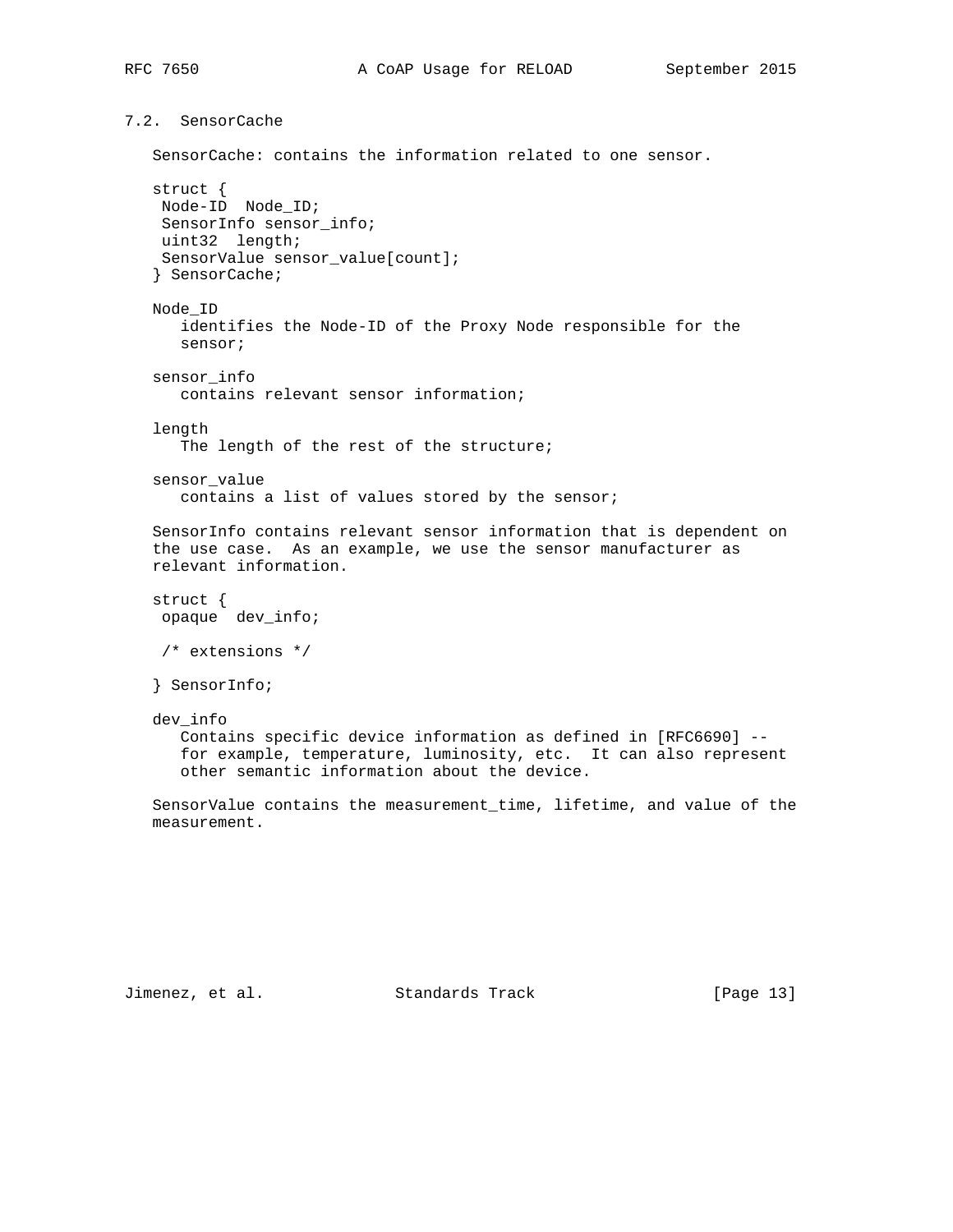```
 struct {
 uint32 measurement_time;
 uint32 lifetime;
    opaque value;
    /* extensions */
    } SensorValue;
   measurement_time
      indicates the moment when the measure was taken, represented as
       the number of milliseconds elapsed since midnight Jan 1, 1970 UTC
      not counting leap seconds.
    lifetime
       indicates the validity time of that measured value in milliseconds
      since measurement_time.
   value
       indicates the actual value measured. It can be of different types
       (integer, long, string); therefore, opaque has been used.
8. CoAP Usage Kinds Definition
   This section defines the CoAP-REGISTRATION and CoAP-CACHING Kinds.
8.1. CoAP-REGISTRATION Kind
   Kind-IDs
      The Resource Name for the CoAP-REGISTRATION Kind-ID is the CoAP
      URI. The data stored is a CoAPRegistration, which contains a set
      of CoAP URIs.
   Data Model
       The data model for the CoAP-REGISTRATION Kind-ID is dictionary.
       The dictionary key is the Node-ID of the storing RN. This allows
       each RN to store a single mapping.
   Access Control
      URI-NODE-MATCH. The "coap:" prefix needs to be removed from the
      COAP URI before matching.
```
Jimenez, et al. Standards Track [Page 14]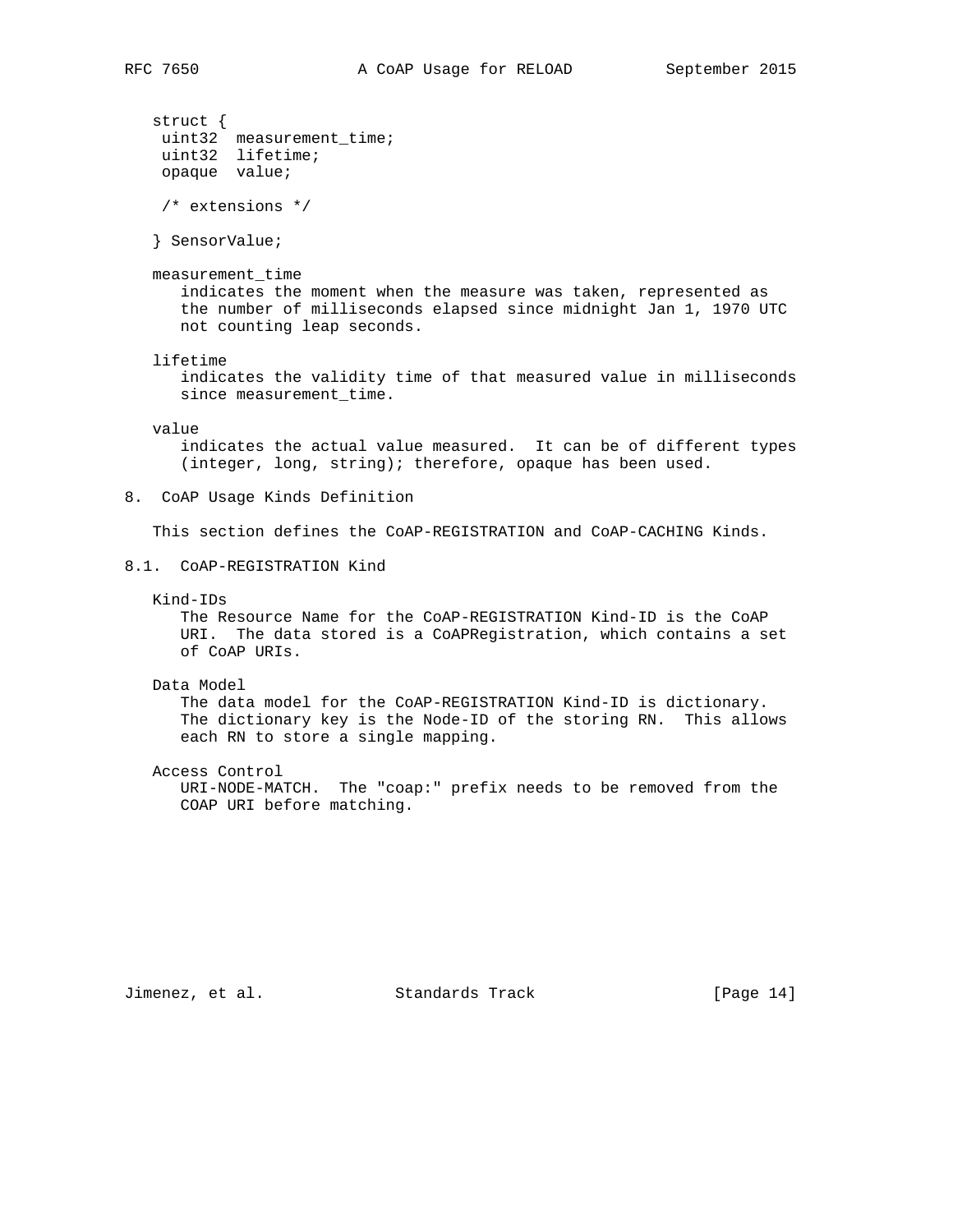Data stored under the COAP-REGISTRATION Kind is of type CoAPRegistration, defined below.

```
 struct {
 Node-ID Node_ID;
 uint16 coap_uris_length;
 opaque coap_uris (0..2^16-1);
 } CoAPRegistration;
```
## 8.2. CoAP-CACHING Kind

 Kind-IDs The Resource Name for the CoAP-CACHING Kind-ID is the CoAP URI. The data stored is a CoAPCaching, which contains a cached value.

Data Model

The data model for the CoAP-CACHING Kind-ID is single value.

 Access Control URI-MATCH. The "coap:" prefix needs to be removed from the COAP URI before matching.

 Data stored under the CoAP-CACHING Kind is of type CoAPCaching, defined in Section 7.

9. Access Control Rules

 As specified in RELOAD Base [RFC6940], every Kind that is storable in an overlay must be associated with an access control policy. This policy defines whether a request from a given node to operate on a given value should succeed or fail. Usages can define any access control rules they choose, including publicly writable values.

 CoAP Usage for RELOAD requires an access control policy that allows multiple nodes in the overlay read and write access. This access is for registering and caching information using CoAP URIs as identifiers. Therefore, none of the access control policies specified in RELOAD Base [RFC6940] are sufficient.

 This document defines two access control policies, called URI-MATCH and URI-NODE-MATCH. In the URI-MATCH policy, a given value MUST be written and overwritten if and only if the signer's certificate contains an uniformResourceIdentifier entry in the subjectAltName Extension [RFC5280] that in canonicalized form hashes to the Resource-ID for the resource. As explained in Section 6.3 of [RFC7252] the "coap" and "coaps" schemes conform to the generic URI, thus they are normalized in the generic form as explained in

Jimenez, et al. Standards Track [Page 15]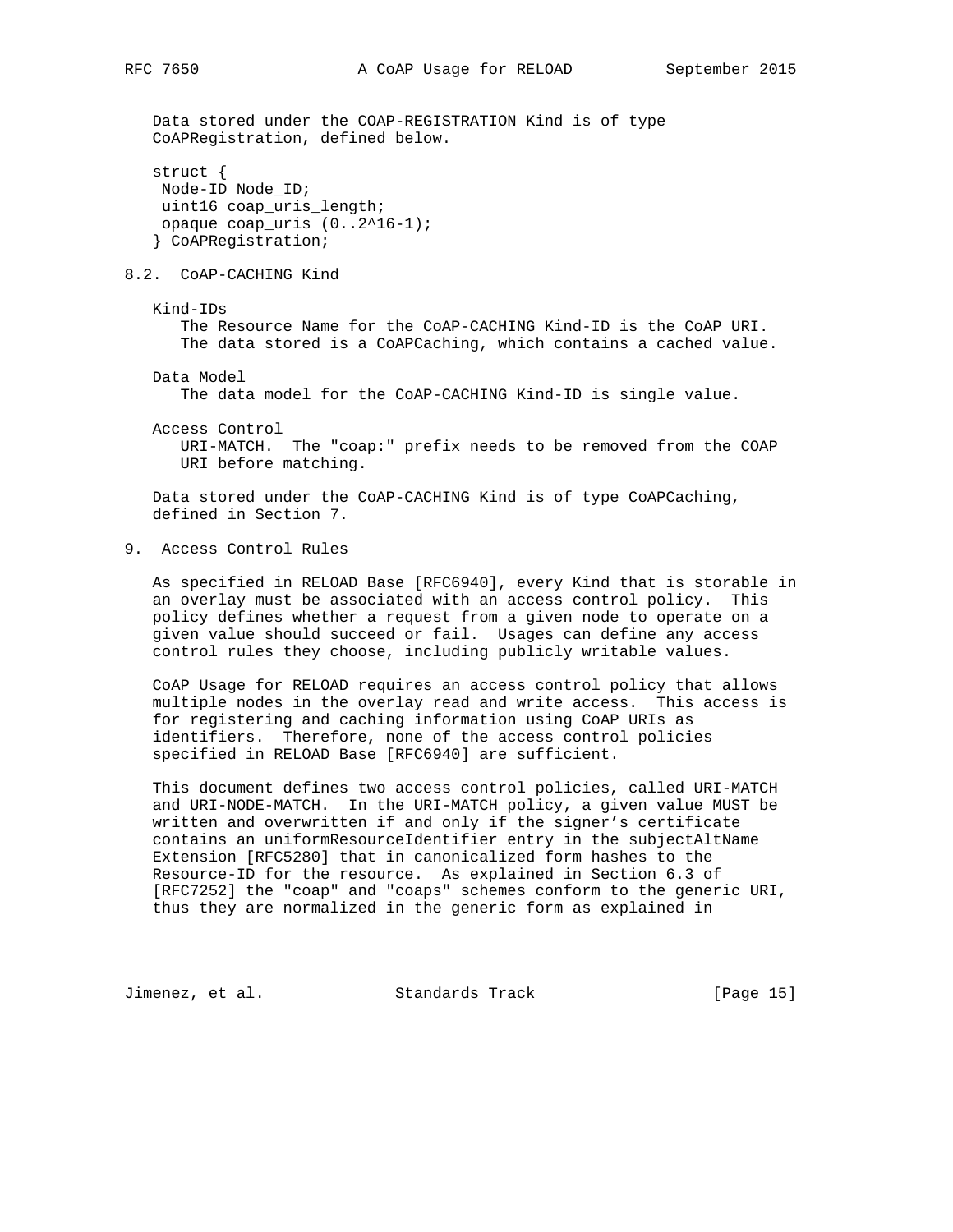Section 6 of [RFC3986]. The hash function used is specified in Section 10.2 of [RFC6940]. The certificate can be generated as specified in Section 9 of [RFC7252], using Certificate mode.

 In the URI-NODE-MATCH policy, a given value MUST be written and overwritten if and only if the condition for URI-MATCH is met and, in addition, the dictionary key is equal to the Node-ID in the certificate and that Node-ID is the one indicated in the SignerIdentity value cert\_hash.

These Access Control Policies are specified for IANA in Section 11.3.

## 10. Security Considerations

 The security considerations of RELOAD [RFC6940] and CoAP [RFC7252] apply to this specification. RELOAD's security model is based on public key certificates, which are used for signing messages and stored objects. At the connection level, RELOAD can use either TLS or DTLS. In the case of CoAP, several security modes have been defined. Implementations of this specification MUST follow all the security-related rules specified in the RELOAD [RFC6940] and CoAP [RFC7252] specifications.

 Additionally, in RELOAD every Kind that is storable in an overlay must be associated with an access control policy. This document specifies two new access control policies, which are specified in Section 9. These policies cover the most typical deployment scenarios.

 During the phase of registration and lookup, security considerations relevant to RELOAD apply. A CoAP node that advertises its existence via this mechanism, is more likely to be attacked, compared to a node (especially a sleepy node) that does not advertise its existence. Section 11 of [RFC7252] and Section 13 of [RFC6940] have more information about the kinds of attack and mitigation possible.

 The caching mechanism specified in this document is additional to the caching already done in CoAP. Access control is handled by the RELOAD overlay, where the peer storing the data is responsible for validating the signature on the data being stored.

Jimenez, et al. Standards Track [Page 16]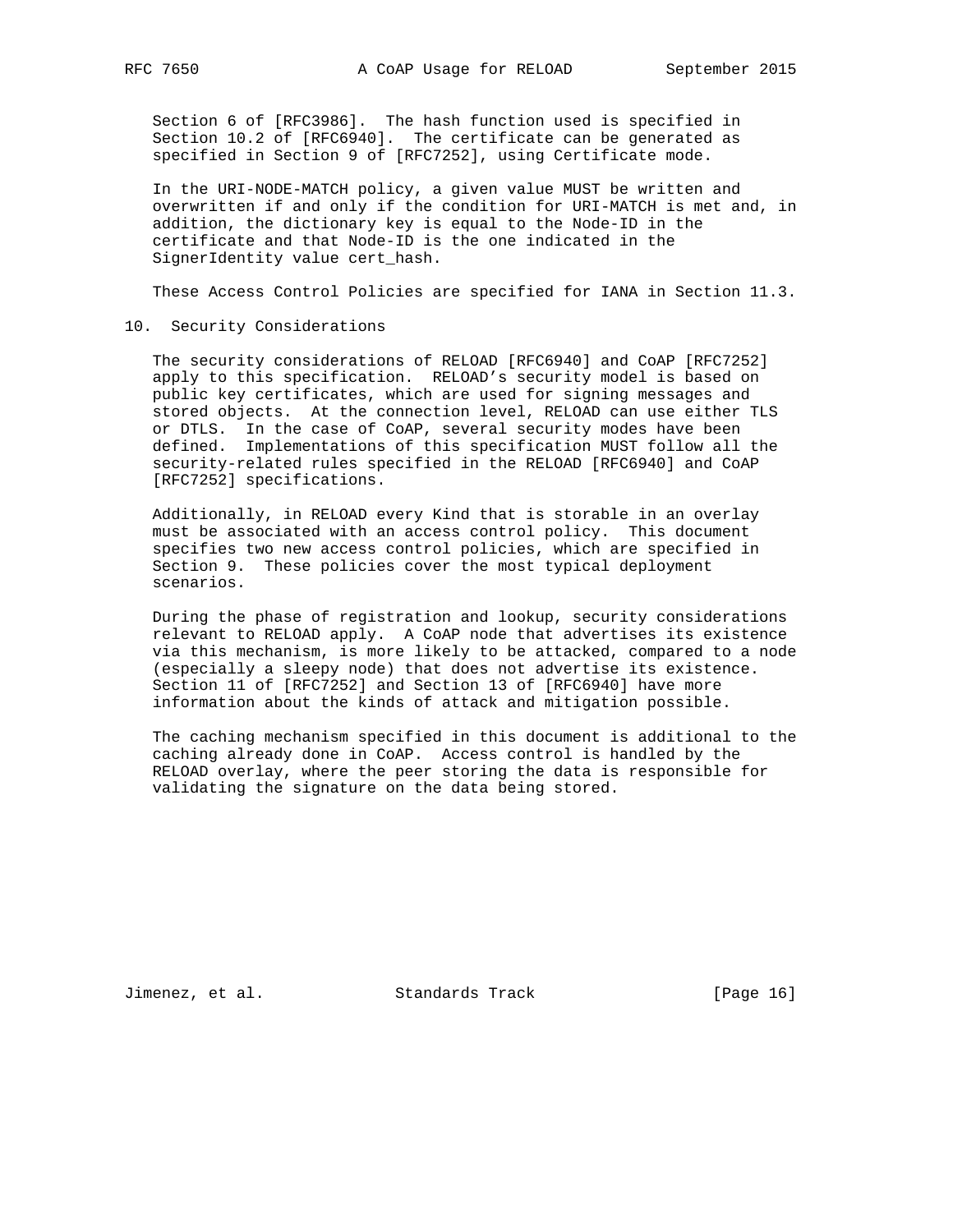# 11. IANA Considerations

11.1. CoAP-REGISTRATION Kind-ID

 This document introduces a data Kind-ID to the "RELOAD Data Kind-ID" registry:

| Kind              | Kind-ID | RFC                |
|-------------------|---------|--------------------|
| CoAP-REGISTRATION |         | $0x105$   RFC 7650 |

This Kind-ID was defined in Section 8.1.

11.2. CoAP-CACHING Kind-ID

 This document introduces another data Kind-ID to the "RELOAD Data Kind-ID" registry:

| Kind         | Kind-ID | RFC                |
|--------------|---------|--------------------|
| COAP-CACHING |         | $0x106$   RFC 7650 |

This Kind-ID was defined in Section 8.2.

11.3. Access Control Policies

 IANA has created a "CoAP Usage for RELOAD Access Control Policy" registry. This registry has been added to the existing RELOAD registry. Entries in this registry are strings denoting access control policies, as described in Section 9. New entries in this registry are to be registered per the Specification Required policy in [RFC5226]. The initial contents of this registry are:

| Access Policy               | RFC                  |
|-----------------------------|----------------------|
| URI-NODE-MATCH<br>URI-MATCH | RFC 7650<br>RFC 7650 |

This access control policy was described in Section 9.

Jimenez, et al. Standards Track [Page 17]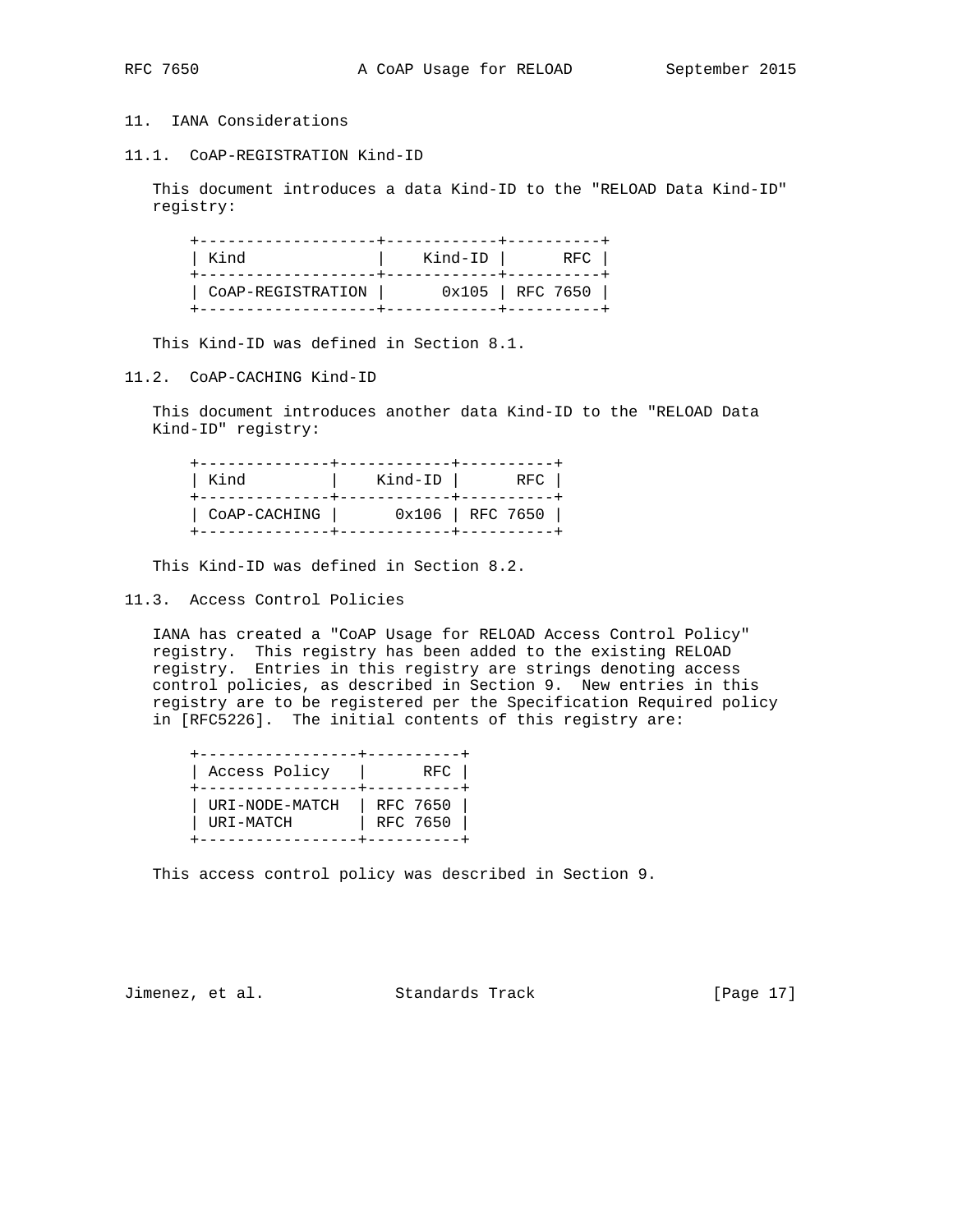# 12. References

- 12.1. Normative References
	- [RFC2119] Bradner, S., "Key words for use in RFCs to Indicate Requirement Levels", BCP 14, RFC 2119, DOI 10.17487/RFC2119, March 1997, <http://www.rfc-editor.org/info/rfc2119>.
	- [RFC3986] Berners-Lee, T., Fielding, R., and L. Masinter, "Uniform Resource Identifier (URI): Generic Syntax", STD 66, RFC 3986, DOI 10.17487/RFC3986, January 2005, <http://www.rfc-editor.org/info/rfc3986>.
	- [RFC5280] Cooper, D., Santesson, S., Farrell, S., Boeyen, S., Housley, R., and W. Polk, "Internet X.509 Public Key Infrastructure Certificate and Certificate Revocation List (CRL) Profile", RFC 5280, DOI 10.17487/RFC5280, May 2008, <http://www.rfc-editor.org/info/rfc5280>.
	- [RFC6690] Shelby, Z., "Constrained RESTful Environments (CoRE) Link Format", RFC 6690, DOI 10.17487/RFC6690, August 2012, <http://www.rfc-editor.org/info/rfc6690>.
	- [RFC6940] Jennings, C., Lowekamp, B., Ed., Rescorla, E., Baset, S., and H. Schulzrinne, "REsource LOcation And Discovery (RELOAD) Base Protocol", RFC 6940, DOI 10.17487/RFC6940, January 2014, <http://www.rfc-editor.org/info/rfc6940>.
	- [RFC7252] Shelby, Z., Hartke, K., and C. Bormann, "The Constrained Application Protocol (CoAP)", RFC 7252, DOI 10.17487/RFC7252, June 2014, <http://www.rfc-editor.org/info/rfc7252>.

## 12.2. Informative References

## [CORERESDIR]

 Shelby, Z., Koster, M., Bormann, C., and P. Stok, "CoRE Resource Directory", Work in Progress, draft-ietf-core resource-directory-04, July 2015.

 [P2PSIP] Bryan, D., Matthews, P., Shim, E., Willis, D., and S. Dawkins, "Concepts and Terminology for Peer to Peer SIP", Work in Progress, draft-ietf-p2psip-concepts-07, May 2015.

Jimenez, et al. Standards Track [Page 18]